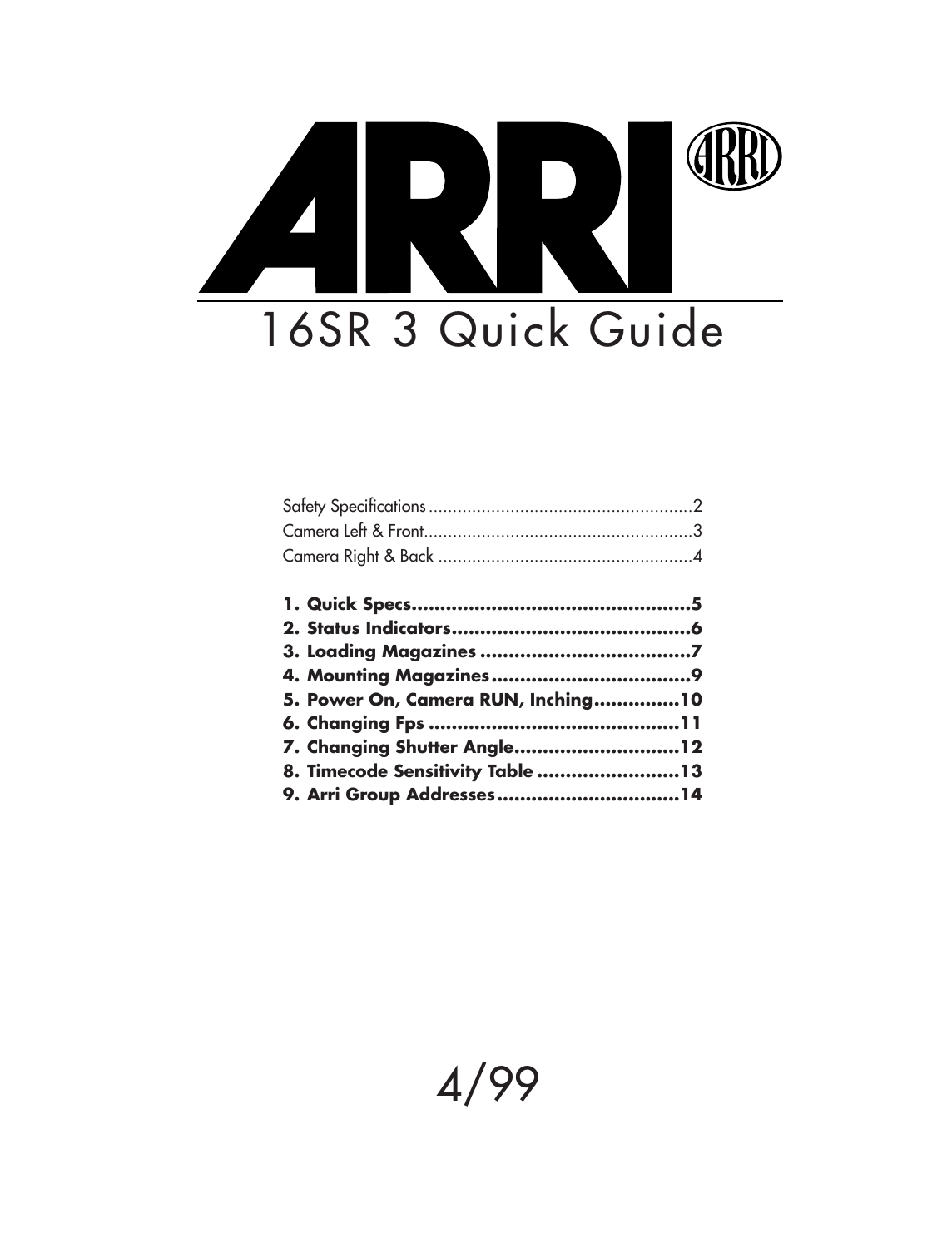# **About This Quick Guide**

In order to ensure optimal performance, it is essential that you acquaint yourself with this Quick Guide and that you follow the operating instructions described herein. First time users must acquaint themselves with the full 16SR 3 instruction manual. Even though all efforts have been made to ascertain the accuracy of this Guide, changes and upgrades to the products described can result in different hardware or behavior. In other words, technical data are subject to change without notice.

Best viewing and printing of the Acrobat (pdf) version of this Quick Guide can be achieved through the use of the Acrobat Reader 3.0 or later. For best printing results, use a PostScript printer. The Acrobat Reader can be downloaded for free from the Adobe web site at http://www.adobe.com.

# **Safety Specifications**

- Use only original ARRI accessories and replacement parts!
- Clean optical surfaces only with an optical brush or a clean optical cloth! In cases of solid dirt, moisten an optical cloth with pure alcohol (or brand-name lens cleaner).
- Do not use solvents when cleaning the film path!
- When adjusting the mirror shutter, turn the camera off and remove the on-board battery or the power cable! Accidentally running the camera while adjusting the mirror shutter can cause great damage.
- 16SR 2 magazines as they come from the factory cannot be used for Super 16 or Timecode recording.
- Do not use HS magazines (high speed) on the standard camera, nor standard magazines on the HS camera!
- Never blow air into the lens opening! The indicator needle on the light meter can be damaged.
- Do not unscrew any screws which are sealed with locking paint!
- When using polarizing filters, use only circularly polarizing filters not linearly polarizing filters, or the light meter will give incorrect readings.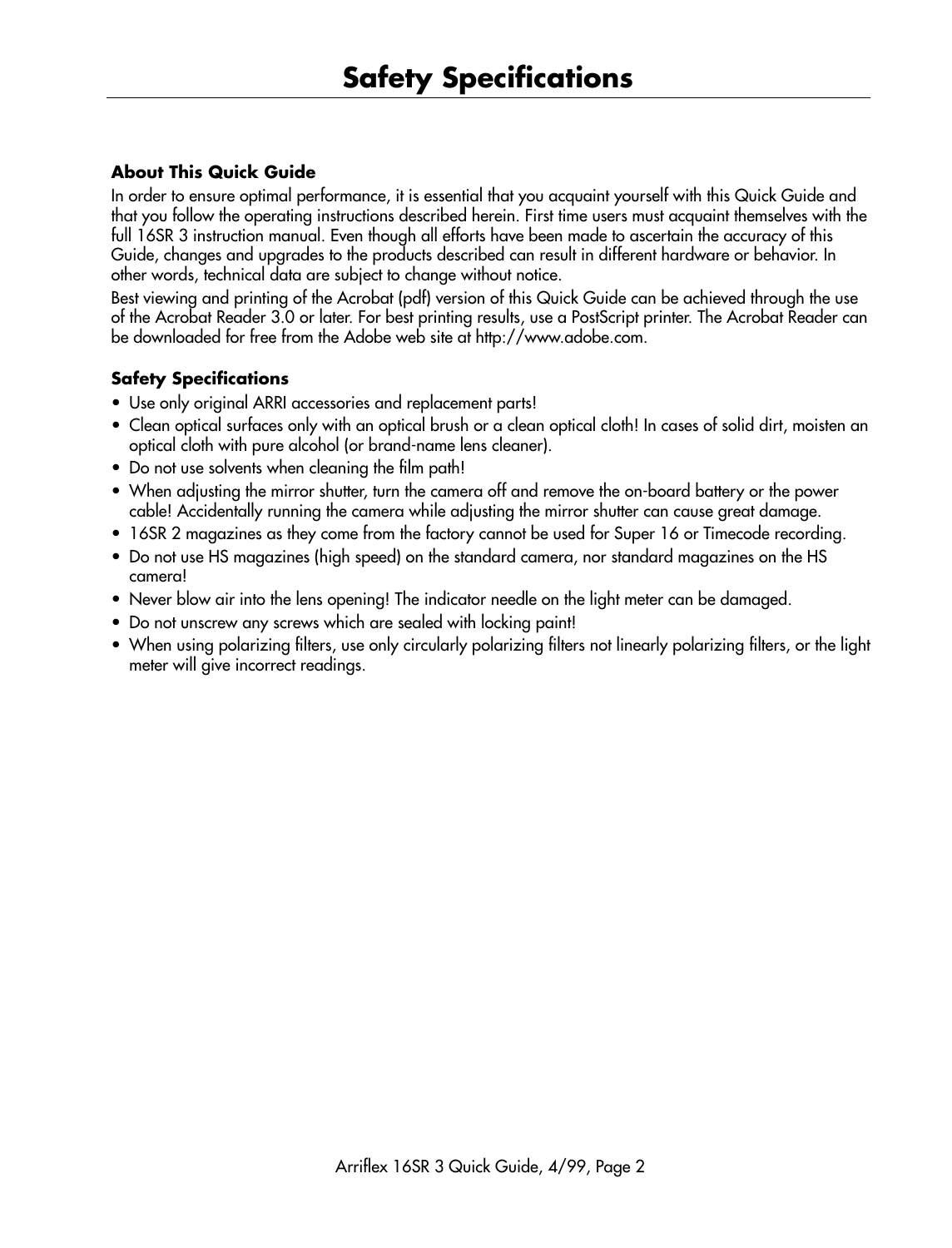# **Camera Left & Front**



Arriflex 16SR 3 Quick Guide, 4/99, Page 3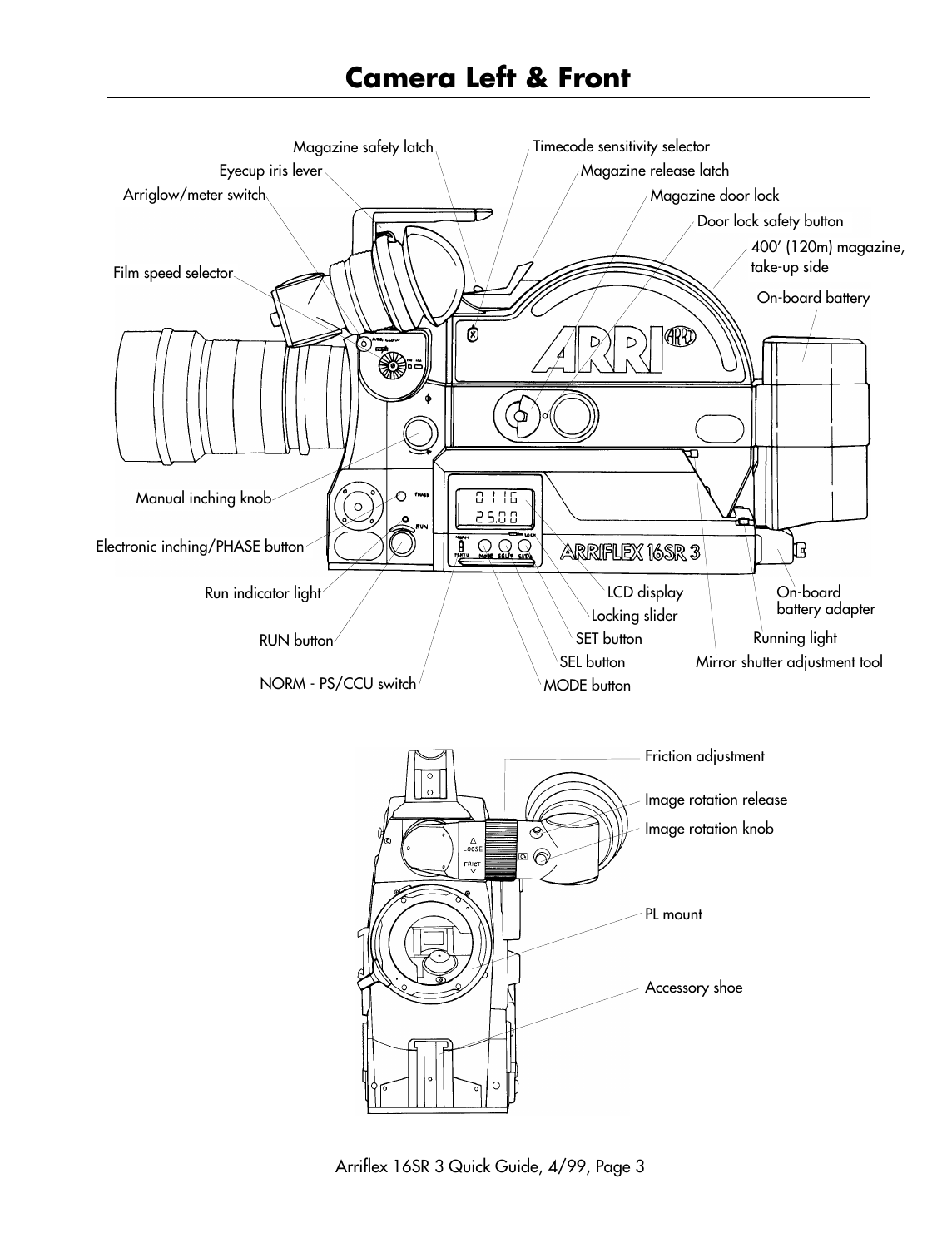

Arriflex 16SR 3 Quick Guide, 4/99, Page 4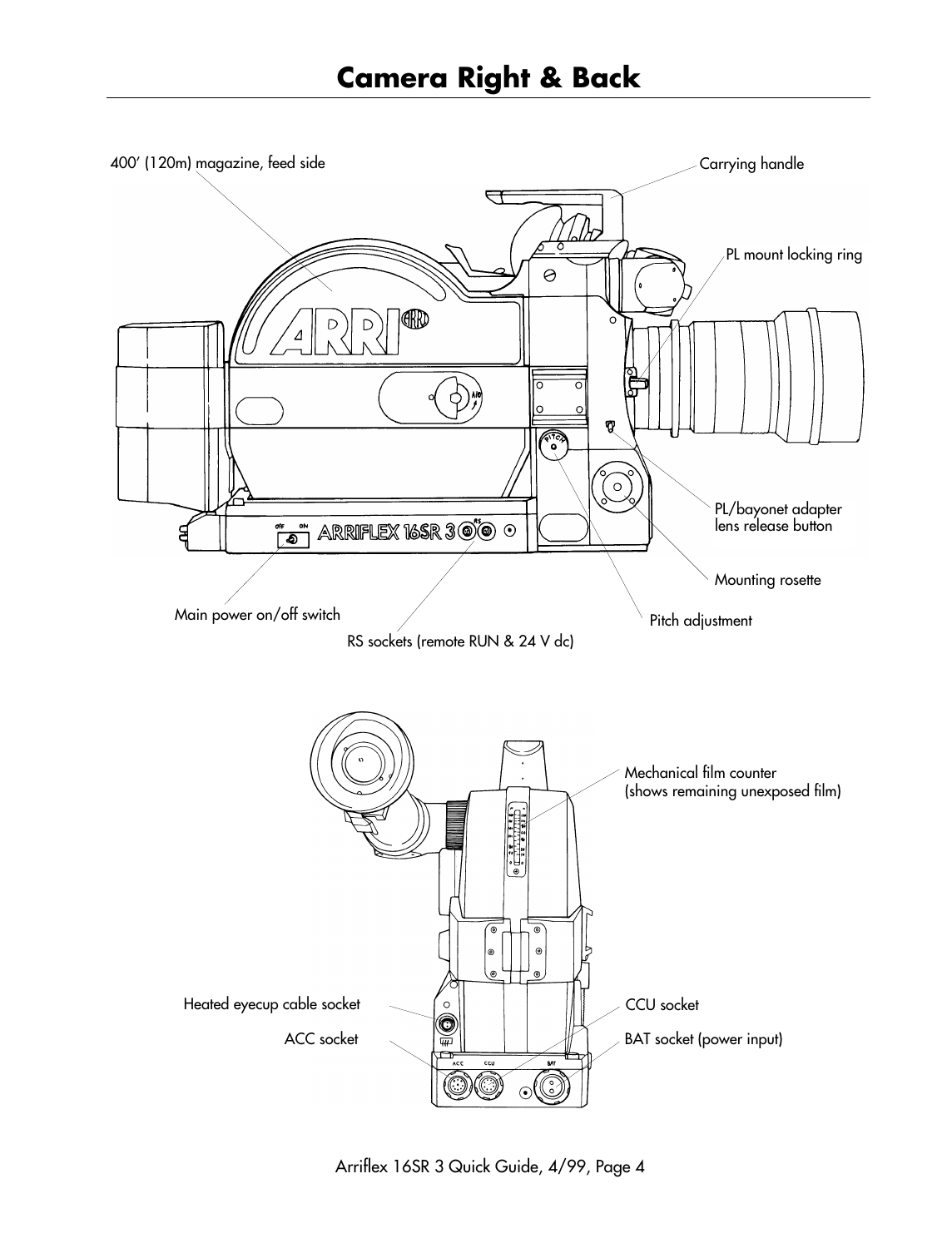# **1. Quick Specs**

| <b>Fps Range:</b>              | 16SR 3:<br>16SR 3 HS:                                                                                              | 5.000 - 75.000 fps<br>5.000 - 150.00 fps                                                                                                                                                                                                                                                                                                                                                                                                       |
|--------------------------------|--------------------------------------------------------------------------------------------------------------------|------------------------------------------------------------------------------------------------------------------------------------------------------------------------------------------------------------------------------------------------------------------------------------------------------------------------------------------------------------------------------------------------------------------------------------------------|
| <b>Mirror Shutter:</b>         |                                                                                                                    | $45^{\circ}$ to $180^{\circ}$ , manually adjustable<br>Fixed settings at: 45°, 90°, 135°, 144°, 172.8°, 180°                                                                                                                                                                                                                                                                                                                                   |
| Power:                         | BAT:                                                                                                               | 24 V dc, Fischer connector, pin 1 is negative, pin 2 is positive<br>Acceptable voltage range: 20 to 32 V dc                                                                                                                                                                                                                                                                                                                                    |
|                                | RS:                                                                                                                | Pin 1: GND, pin 2: +24 V dc, pin 3: /E-Run<br>Power output: 24 V dc; different versions of the 16SR 3 have<br>different ampere capabilities, check with your rental house                                                                                                                                                                                                                                                                      |
|                                | ACC:                                                                                                               | Pin 4: GND, pin 3: +24 V dc<br>Power output: 24 V dc, 0.1 amps max.                                                                                                                                                                                                                                                                                                                                                                            |
|                                | CCU:                                                                                                               | Pin 4: GND, pin 3: +24 V dc<br>Power output: 24 V dc, 0.4 amps max.                                                                                                                                                                                                                                                                                                                                                                            |
|                                | Fuses:                                                                                                             | Main fuse: 10 A Picofuse<br>Accessory fuse:2.5 A Picofuse                                                                                                                                                                                                                                                                                                                                                                                      |
|                                |                                                                                                                    | Both fuses are located on top of the electronics housing.<br>Fuses can only be accessed when the magazine is removed.<br>Instead of the 2.5 A accessory fuse, newer electronics have a<br>self-resetting fuse that is not user accessible.                                                                                                                                                                                                     |
| <b>Movement:</b>               |                                                                                                                    | One pull-down film transport claw and one registration pin                                                                                                                                                                                                                                                                                                                                                                                     |
| <b>Flange Focal Distance:</b>  | $16$ SR 3:<br>16SR 3 HS:                                                                                           | 52.00 - 51.99 mm<br>51.97 - 51.96 mm                                                                                                                                                                                                                                                                                                                                                                                                           |
| <b>Temperature Range:</b>      |                                                                                                                    | -4° Fahrenheit to +122° Fahrenheit (-20°Celsius to +50°Celsius)                                                                                                                                                                                                                                                                                                                                                                                |
| <b>Electronic Accessories:</b> | <b>IVS</b><br>$DC/DC-2$<br>TCB-1<br>RCU-1<br><b>ICC</b><br><b>LCS</b><br><b>WLCS</b><br>$ICU-1$<br>$RS-4$<br>ESU-1 | Integrated Video System<br>2 24V dc, 2 12 V dc outputs and right side RUN button<br><b>External Timecode Battery</b><br><b>Remote Control Unit</b><br>Laptop Camera Controller<br>Lens Control System<br>Wireless Lens Control System<br>Iris Control Unit (for speed/iris ramps)<br>Remote On/Off Switch<br><b>External Synchronization Unit</b>                                                                                              |
| <b>Other Accessories:</b>      |                                                                                                                    | 400′ (120m) magazine, 800′ (240m) magazine, zoom and prime lenses, shift<br>& tilt lens system, viewfinder extenders, heated eyecup, exchangeable ground<br>glasses, various matte box systems, various follow focus systems, right side<br>handgrip, hand held shoulder supports, steadicam support bracket, lens light,<br>accessory connector splitter boxes, batteries, power supply, geared head,<br>varicon contrast control, obie light |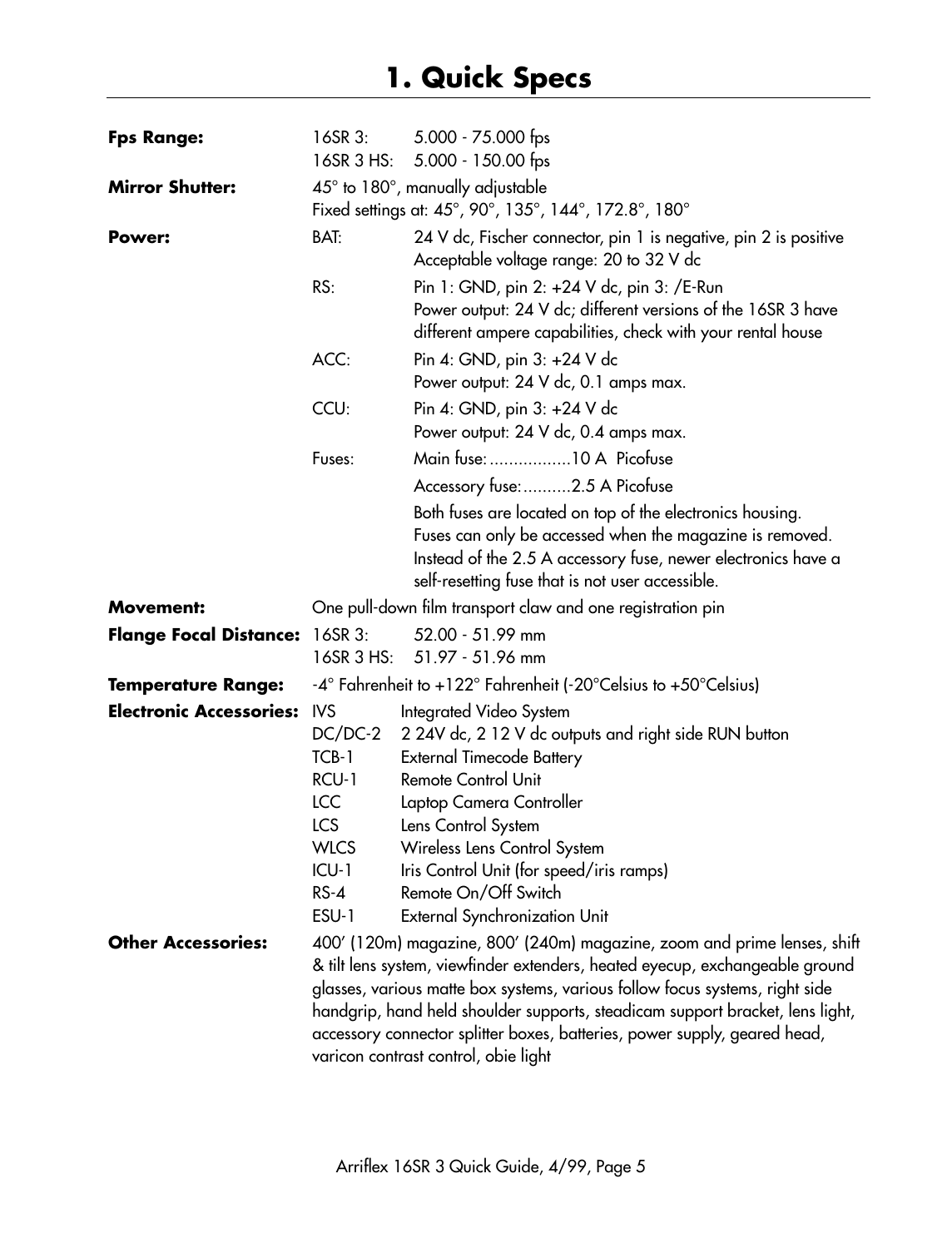| Viewfinder Indicators: LED glows: | LED flashes:                                                            | Asynchronous operation; camera is not running at set fps rate<br>Low battery (less than 20 volts). Exchange battery.                                                                                                                                                                                  |
|-----------------------------------|-------------------------------------------------------------------------|-------------------------------------------------------------------------------------------------------------------------------------------------------------------------------------------------------------------------------------------------------------------------------------------------------|
| <b>Display Indicators:</b>        | TC glows:<br><b>TC</b> flashes:<br>bat:<br>asy:<br>end:<br>fps flashes: | Timecode exposure is enabled and timecode is set<br>Timecode exposure is enabled, but not recording properly<br>Low battery (less than 20 volts). Exchange battery.<br>Asynchronous operation; camera is not running at set fps rate<br>Camera ran out of film<br>ESU is not receiving a valid signal |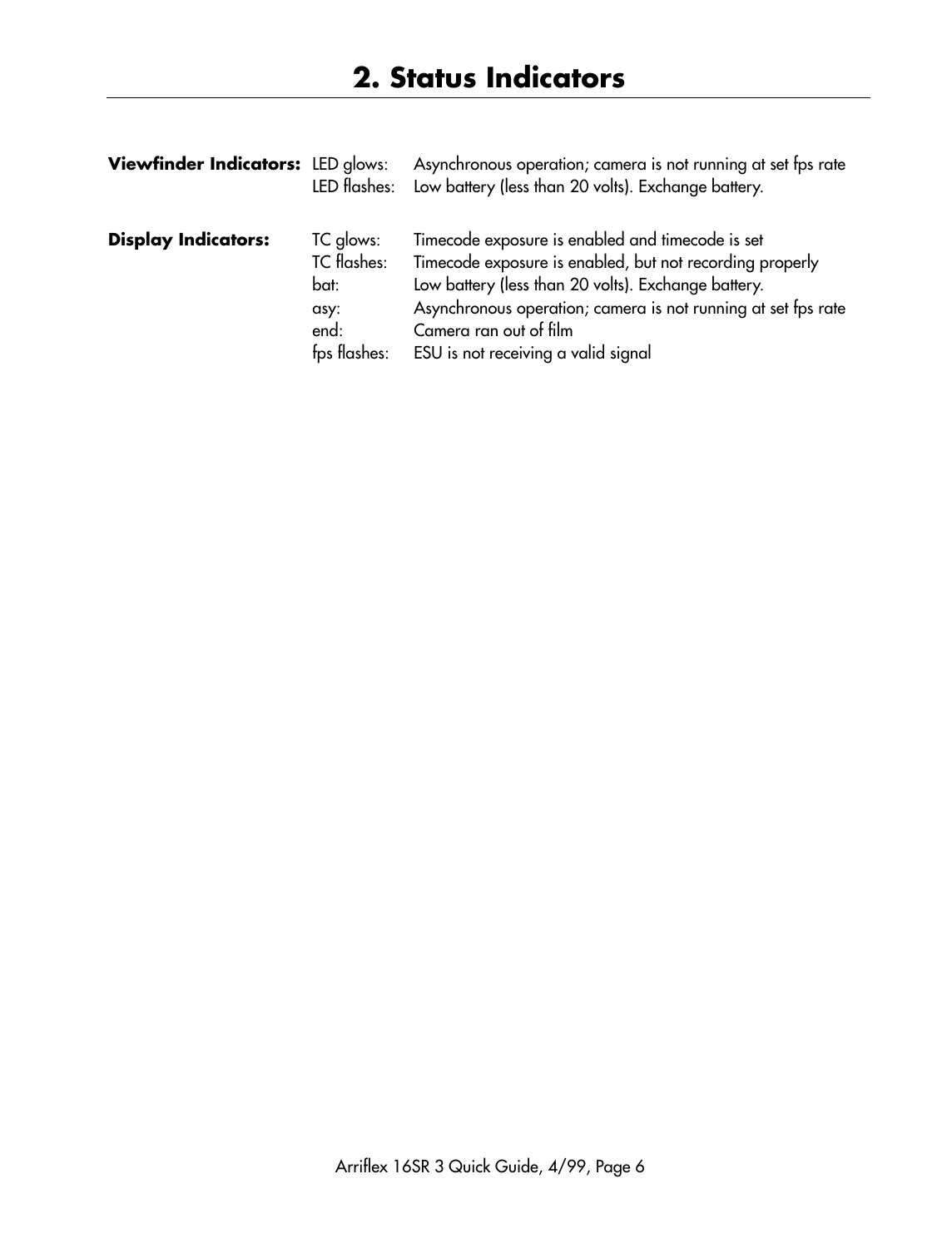The film must be loaded with the emulsion side inwards. With single perforated film, use B winding. Always make sure that a loop protector is on the magazine when it is not on the camera. Always make sure that the aperture cover plate is on the camera when no magazine is attached to the camera. These instructions pertain to the 400' (120m) magazines.

#### **Step 1: The Feed Side**

Load unexposed film only in absolute dark - such as in a dark room or a changing bag.

- Press the safety button on the feed side door and turn the door lock counter clockwise to open the door.
- Slide the guide roller arm back until it clicks in the open position.
- Remove the film from the film container.
- Remove the tape from the film end. Make sure that the tape is completely removed.
- Guide the film head into the magazine throat opening and carefully push it further into the opening. Feel on the magazine drive gear when the film engages with the internal sprocket.
- Once the film engages, carefully turn the gear further in the direction of the arrow (clockwise) until the film emerges from the magazine throat.
- Place the film roll on the core adapter and push the film core as far as it will go onto the core adapter, without pressing on the film itself. The film will otherwise become conical and cause noise.
- Push the guide roller arm onto the film roll. Ensure that the film is evenly centered on the guide roller. Uneven film movement on the guide roller can cause noise.
- Close the magazine door, ensuring that none of the film gets caught.
- Lock the magazine door. Ensure that the magazine door is closed and locked by pulling up on it.

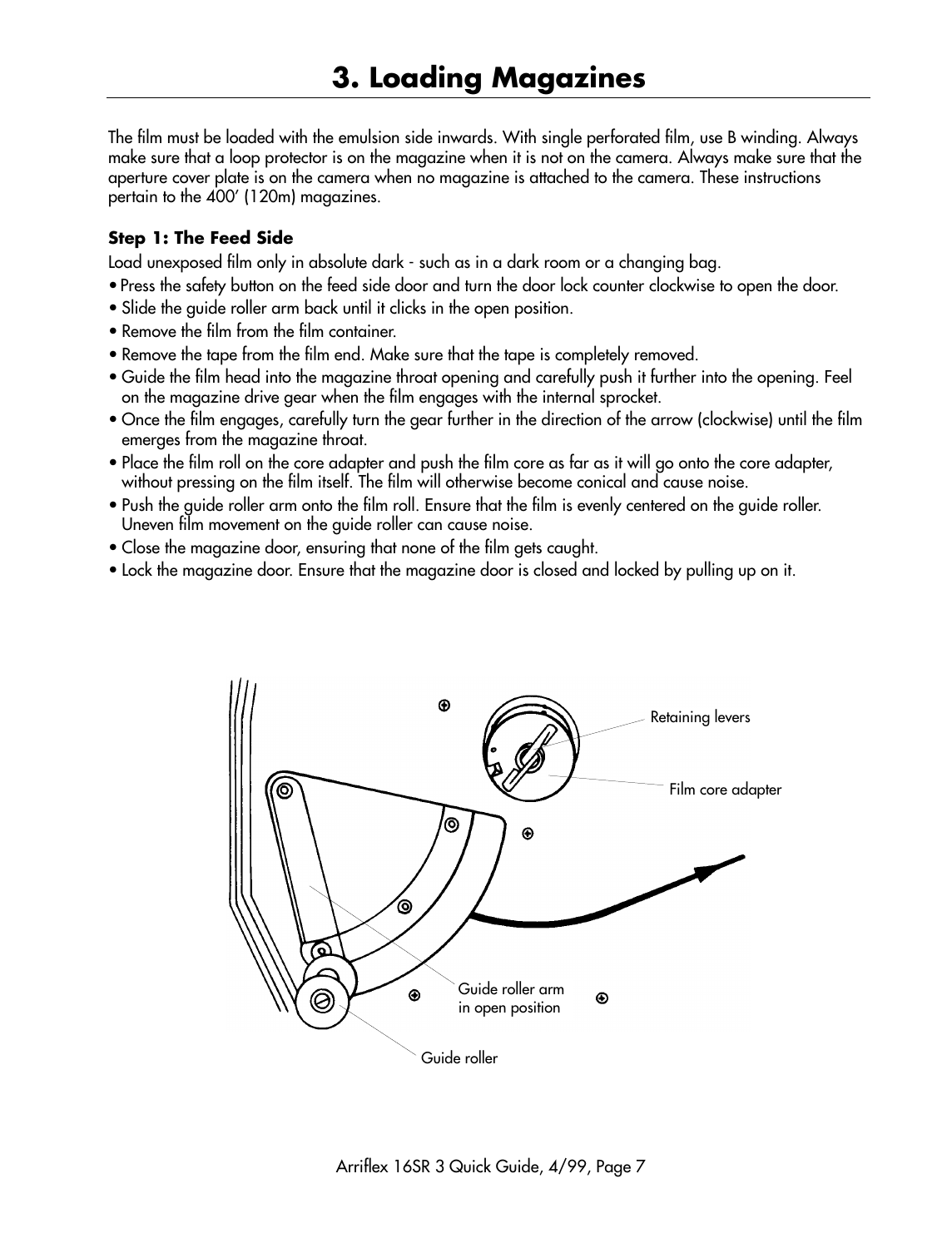# **Step 2: The Take-up Side**

Step 2 can be performed in daylight.

- Pull some film out of the magazine throat and place it along the under side of the magazine, until the first perforation hole reaches the white index line.
- Hold the drive gear to keep the loop length stable. Push the film head gently into the take-up channel until it engages with the take-up sprocket.
- As soon as the film engages noticeably with the take-up sprocket, turn the magazine drive gear approximately five revolutions in the direction of the arrow.
- Place the magazine with the take-up side facing up and open the take-up side magazine door.
- Swing the guide roller arm back until it locks in the open position.
	- Collapsible core: Slide the film head into the opening of the collapsible core.
		- Then lock the clamp lever. Ensure that the film is clamped straight and at the right height. Otherwise, unwanted noise may result.

- Film core:  $\blacksquare$  Place the film head in the slot of the plastic film core.
	- With a fingernail, smooth out the film where it emerges to avoid uneven movement of the guide roller arm.
- Turn drive gear five revolutions in the direction of the arrow until the film is sitting securely on the core.
- Carefully push the guide roller arm onto the film roll. Ensure that the film is evenly centered on the guide roller. Uneven film movement on the guide roller can cause noise.
- If using timecode magazines, now is a good time to set the timecode sensitivity (TCS). Turn the selector switch with your fingers to the desired value. See table at the end of this guide.
- Close and lock the magazine door and double check that the magazine door is properly locked.
- Hang the film loop between the four guide pins on the film pressure plate (two shaped as claws).



Arriflex 16SR 3 Quick Guide, 4/99, Page 8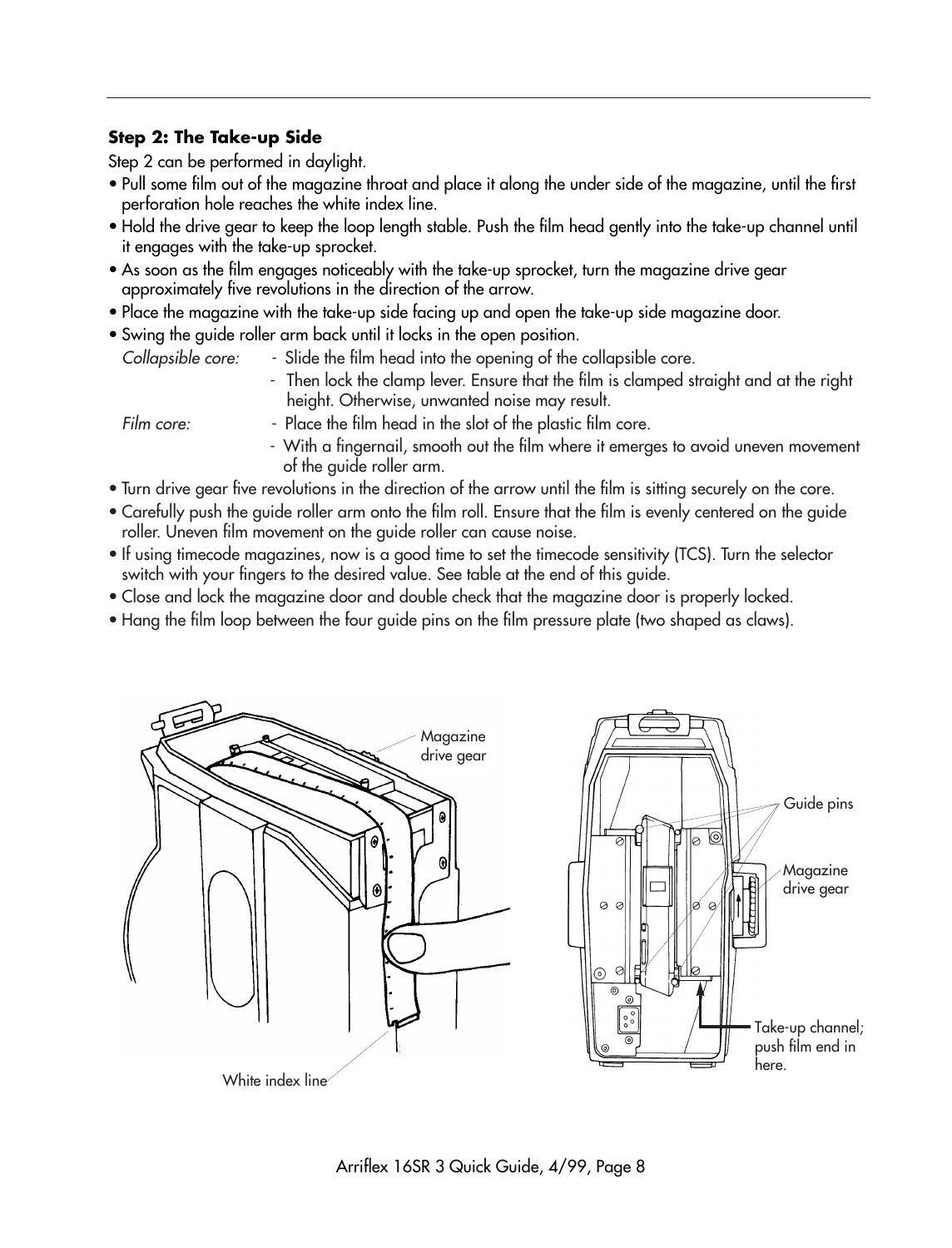#### **Mounting the Magazine**

**Note:** You can use SR 1 and 2 magazines on the 16SR 3, and SR 3 magazines on the 16SR 1 and 2, but: - Don't use high speed magazines on standard cameras or standard magazines on HS cameras.

- 16SR 1 and 2 magazines as they come from the factory cannot be used for Super 16 or Timecode.
- If appropriate, press the black button on the video carrying handle and swing it to the left side.
- If appropriate, swing back the on-board battery.
- Remove the loop protector from the magazine and the aperture cover plate from the camera.
- Center the film loop in reference to the pressure plate, and make sure the film is held in place by the four guide pins.
- Flip the safety latch on the magazine to the back.
- Grasp the upper part of the magazine and hold it in a 30° slanted (two o'clock) position.
- Push the magazine towards the camera so that the guide pin on the magazine engages in the matching groove on the camera.
- Carefully press the back part of the magazine down until it locks in place. Don't slam the magazine down!

**Note:** The red markings on the top of the magazine, behind the guide pin, should no longer be visible!

- Flip the safety latch to the front.
- If appropriate, swing the video carrying handle and/or the battery back in position.
- Push the PHASE button until you hear a click. This will ensure that the pulldown claw is properly engaged in a film perforation. Running the camera without this step may lead to a film jam.

#### **Setting the Counters**

- Set the film sensitivity on the camera's exposure meter by turning the film speed selector until the correct sensitivity number (shown in DIN and ASA) appears in the window.
- Reset the TOTAL film counter by pushing the SET button for approximately 3 seconds when viewing the TOTAL counter on the LCD display.
- When using timecode, make sure that the proper timecode sensitivity value is set on the magazine. Once the magazine is on the camera, the TCS value can still be changed with a Phillips head screwdriver.



Arriflex 16SR 3 Quick Guide, 4/99, Page 9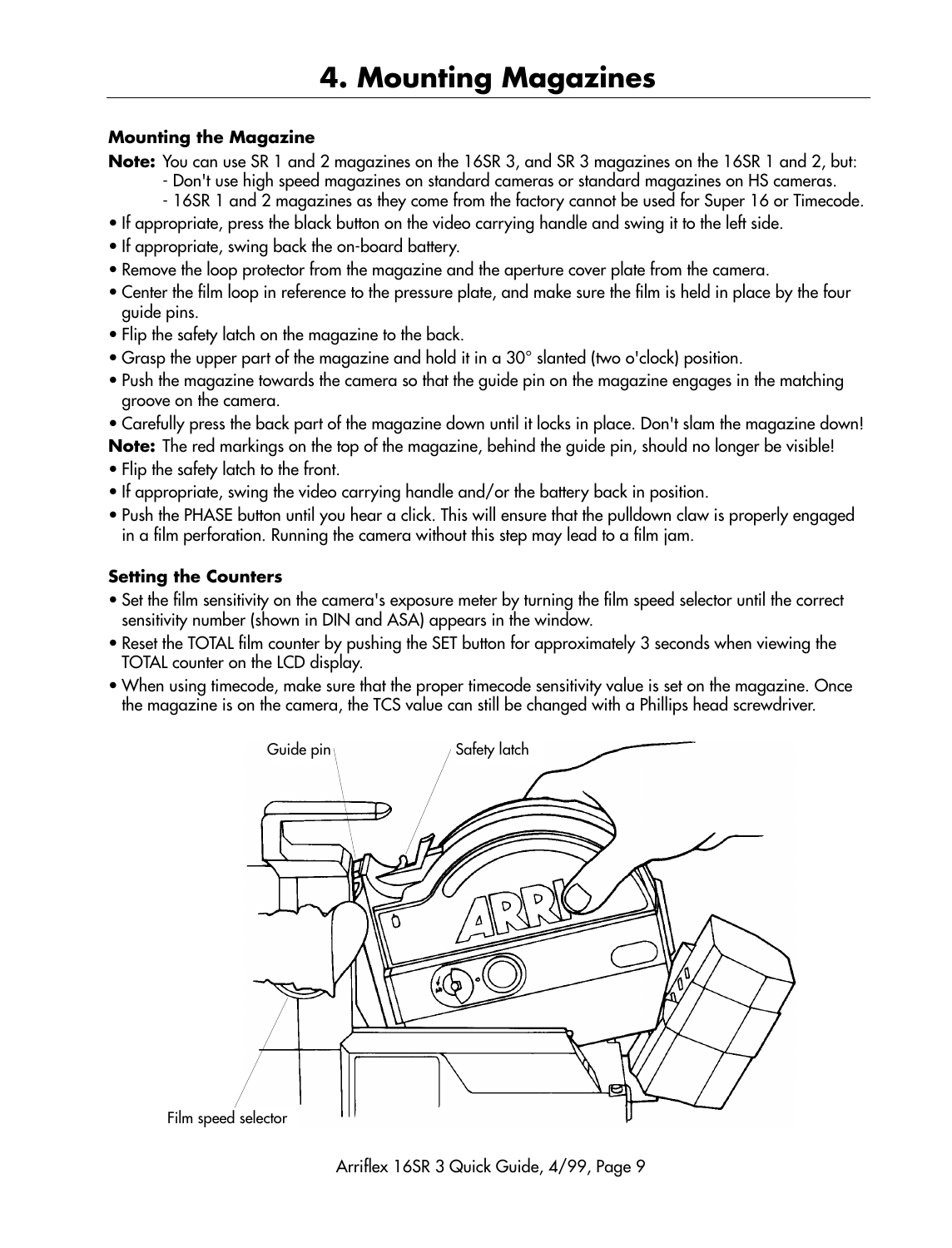#### **Turning Camera Power On**

The main power on/off switch for the ARRIFLEX 16SR 3 is located on the camera's right side. When a battery is attached to the camera and the main power switch is turned on, you should see characters appear on the LCD display on the camera's left side.

#### **Camera RUN/STOP**

The RUN button is located on the left side of the camera. To run the camera, depress the RUN button briefly. The RUN indicator light will glow red while the camera is coming up to speed, and switch to green once the set frame rate is reached. The RUN indicator light will steadily glow green when the camera is running without any problems at the set frame rate. If the RUN indicator light glows red when the camera is in Standby, the camera is not ready and pushing the RUN button will have no effect.

#### **Inching**

The ARRIFLEX 16SR 3 can be inched manually with the inching knob or electronically with the PHASE button. The PHASE button, if pushed very briefly, will also rotate the mirror shutter 180°. This allows for a fast gate check. To move the mirror shutter back in the viewing position, tap the PHASE button again briefly.

- To manually inch the camera, push on the inching knob and rotate it in the direction of the arrow (counterclockwise).
- To electronically inch the camera, press the PHASE button while the camera is in Standby.

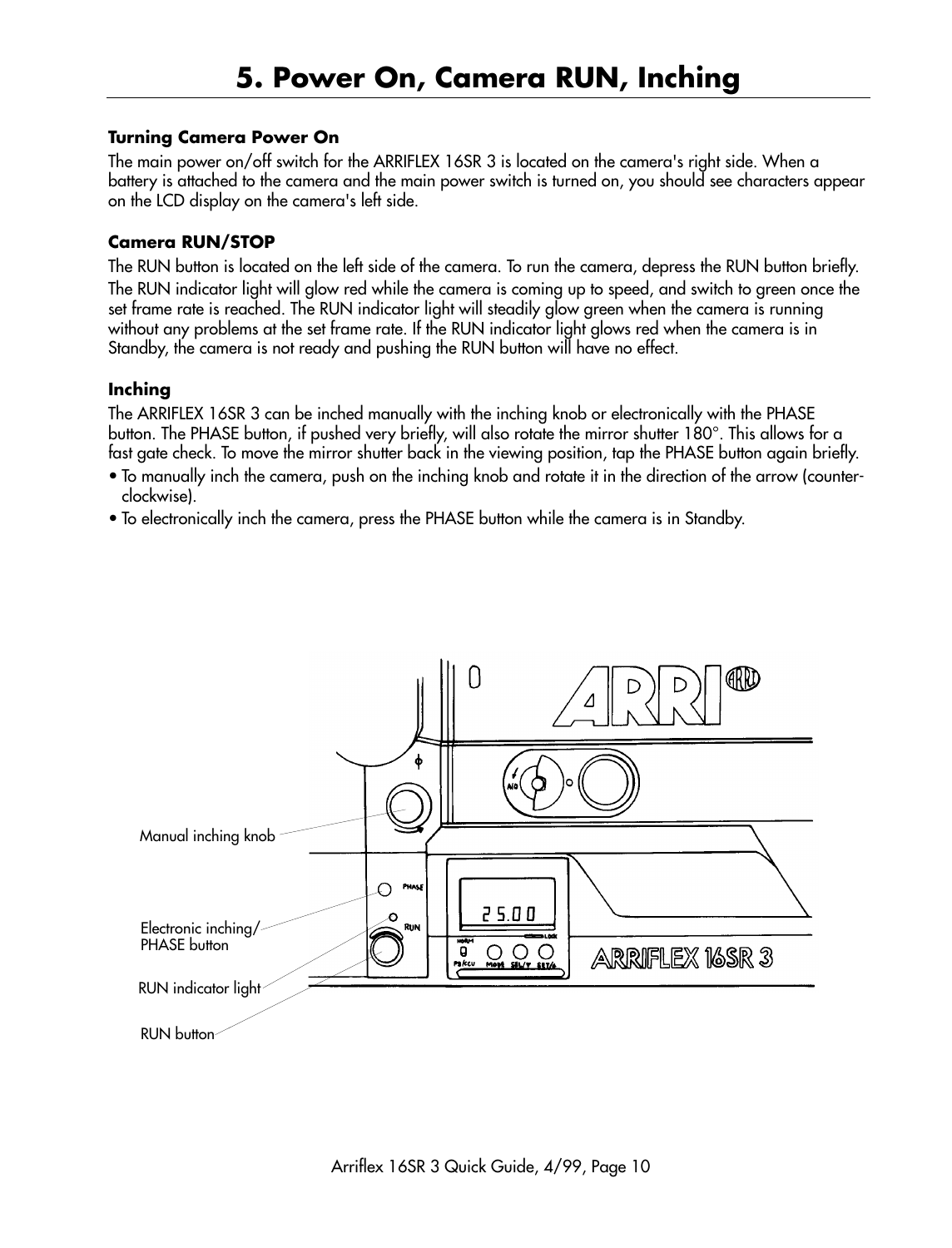When the NORM - PS/CCU switch is in the NORM position, the camera can run at the standard speeds of 24, 25, 29.97 and 30 fps. In the PS/CCU position, any speed from 5.000 to 75.000 fps can be achieved on the 16SR 3 (5.000 to 150.00 fps on the 16SR 3 HS). All speeds set on the camera are crystal speeds.

# **Setting a Standard Speed (NORM)**

- Set the NORM PS/CCU switch to NORM. Ensure that the locking slider is in the unlocked (left) position.
- Make sure the LCD display is in mode 1.
- Push the SEL button to cycle through the available standard speeds (24, 25, 29.97 and 30 fps). Each speed will flash for approximately 3 seconds.
- While the desired speed is flashing, push the SET button to set the speed.

# **Setting a Programmable Speed (PS)**

- Set the NORM PS/CCU switch to PS/CCU. Ensure that the locking slider is in the unlocked (left) position.
- Push the MODE button once to change from mode 1 to mode 2 ("PS" programmable speed).
- Press the SEL button to select one digit after the other. A selected digit will blink. Press the SET button to increment the value of a flashing digit by one. Repeat this procedure for all digits that need to be changed. A final confirmation of the set speed is not necessary.

The display will show full frame speed plus three digits past the decimal point. The 1/1000 th of a fps (1/100th for speeds over 99 fps) is shown in the upper right-hand corner of the display.

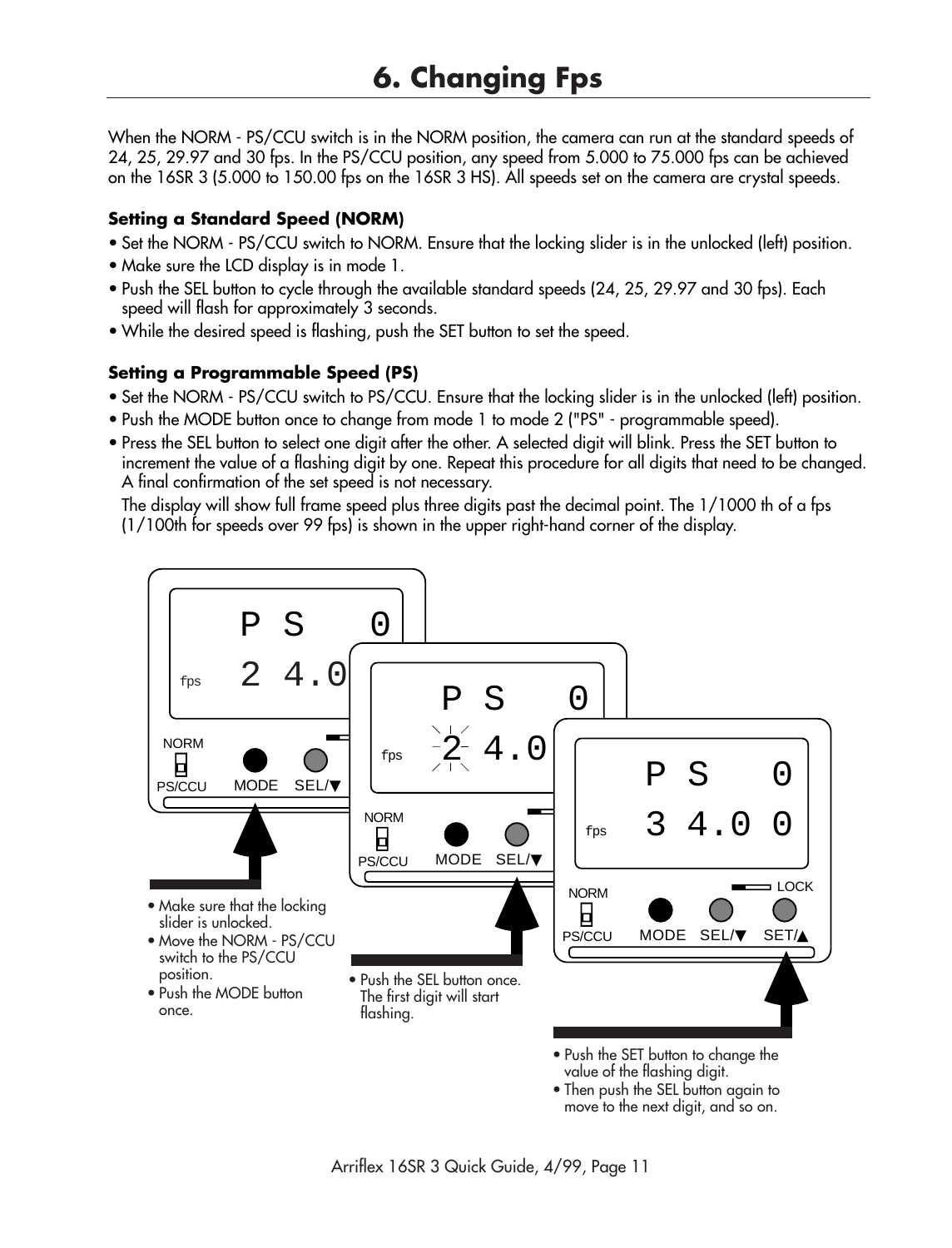### **Checking the Mirror Shutter Angle**

- Make sure that the camera is in standby.
- Push the PHASE button and keep it held down. The camera will run at the inching speed (1 fps).
- After two seconds the top line of the LCD display will show the open angle of the mirror shutter.

# **Changing the Mirror Shutter Angle**

**Note:** Before adjusting the mirror shutter, turn the camera off and remove the power cable or on-board battery! Accidentally running the camera while adjusting the mirror shutter can cause great damage.

- Remove the lens or lens mount cavity cap.
- If appropriate, remove the PL/bayonet adapter.
- Push in and turn the manual inching knob until the adjustment screw is visible in the lens opening.
- Insert the mirror adjustment tool into the adjustment screw.
- **Note:** The mirror shutter adjustment tool is a metric 2 mm hex driver with a protective rubber covering. It can be found in the back of the camera housing. The mirror shutter can be damaged if a tool without a protective rubber covering is used!
- Press down on the adjustment tool to engage the adjustment screw. Hold the mirror shutter in its position with the manual inching knob. Turn the adjustment screw counterclockwise to reduce the open shutter angle, clockwise to enlarge the open shutter angle.
- As you change the shutter angle, you will feel indents where the labeled shutter positions are. To set a given angle, make sure that you stop at the appropriate indent position.
- **Note:** When you close the shutter down, you have to compensate your exposure. Open up the lens aperture one stop for a 90° and two stops for a 45° shutter angle.



Arriflex 16SR 3 Quick Guide, 4/99, Page 12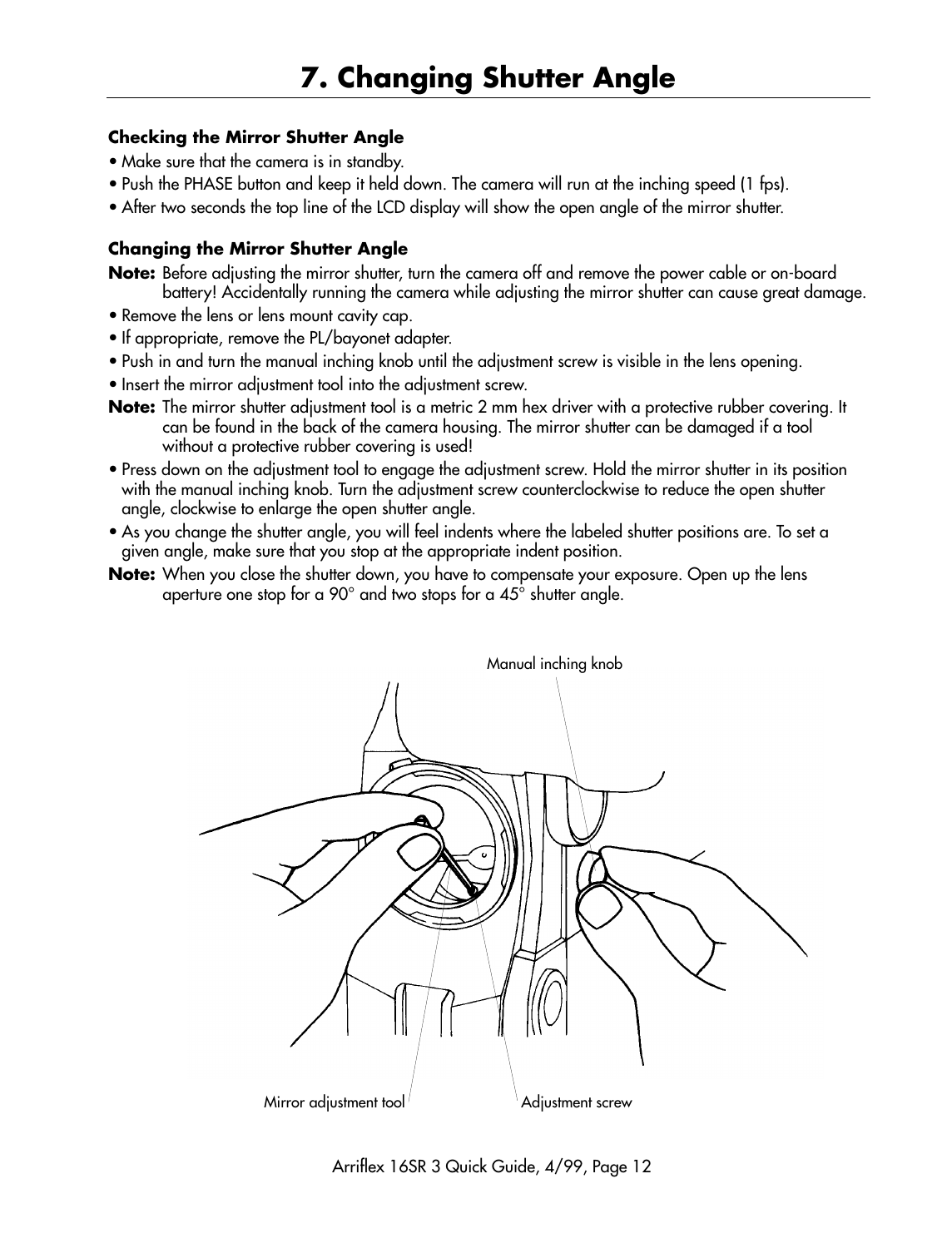#### **Notes**

This table is in effect as of January 1998. The latest information can be found in the ARRI Technical Note P-1002 on the ARRI website at http://www.arri.com.

All the new generation Arriflex cameras are able to record SMPTE Timecode as a barcode on film. In order to ensure the proper exposure of this barcode, the assistant has to set a "Timecode Sensitivity" (TCS) number. The TCS number indicates the sensitivity of a given film stock to the wavelength of light produced by the LED that exposes the film. The TCS number is set either on the magazine (535A, 535B, 16SR 3) or on the camera directly (435, 435ES).

Timecode recording is possible at the standard speeds of 23.976, 24, 25, 29.97 and 30 fps. Some 535s cannot record Timecode at 23.976, but can be modified to do so by any authorized Arri service facility. No Timecode will be recorded if TCS is set to "0".

\* - Requires modified TC exposure module due to film's poor red sensitivity

#### **16 mm Kodak Film Stocks**

| Emulsion | Type                  | TCS |
|----------|-----------------------|-----|
| 7222     | <b>B/W Negative</b>   | 8   |
| 7231     | <b>B/W Negative</b>   | 9   |
| 7236     | <b>Color Negative</b> | 6   |
| 7239     | Color Reversal        | 5   |
| 7240     | Color Reversal        | 6   |
| 7245     | <b>Color Negative</b> | 6   |
| 7246     | <b>Color Negative</b> | 6   |
| 7248     | <b>Color Negative</b> | 6   |
| 7250     | Color Reversal        | 5   |
| 7251     | Color Reversal        | 4   |
| 7274     | <b>Color Negative</b> | 6   |
| 7276     | <b>B/W Reversal</b>   | *   |
| 7277     | <b>Color Negative</b> | 5   |
| 7278     | <b>B/W Reversal</b>   | *   |
| 7279     | Color Negative        | 4   |
| 7287     | Color Negative        | 6   |
| 7292     | <b>Color Negative</b> | 4   |
| 7293     | Color Negative        | 5   |
| 7296     | Color Negative        | 5   |
| 7297     | <b>Color Negative</b> | 6   |
| 7298     | Color Negative        | 5   |
| 7620     | <b>Color Negative</b> | 6   |

| 16 mm Fuji Film Stocks |                       |     |
|------------------------|-----------------------|-----|
| Emulsion               | Type                  | TCS |
| 8427                   | Color Reversal        | 6   |
| 8428                   | Color Reversal        | 6   |
| 8610                   | <b>Color Negative</b> | 7   |
| 8620                   | <b>Color Negative</b> | 6   |
| 8621                   | <b>Color Negative</b> | 6   |
| 8630                   | <b>Color Negative</b> | 6   |
| 8631                   | <b>Color Negative</b> | 6   |
| 8650                   | <b>Color Negative</b> | 5   |
| 8651                   | <b>Color Negative</b> | Δ   |
| 8660                   | <b>Color Negative</b> | 5   |
| 8661                   | <b>Color Negative</b> | 4   |
| 8670                   | <b>Color Negative</b> | 5   |
| 8671                   | <b>Color Negative</b> | 5   |
|                        |                       |     |

and the contract

#### **16 mm Agfa Film Stocks**

| Emulsion Type  |                       | TCS |
|----------------|-----------------------|-----|
| <b>PAN 250</b> | <b>B/W Negative</b>   | 9   |
| <b>XT 100</b>  | <b>Color Negative</b> | 5   |
| <b>XTR 250</b> | <b>Color Negative</b> | 5   |
| <b>XTS 400</b> | <b>Color Negative</b> | 4   |